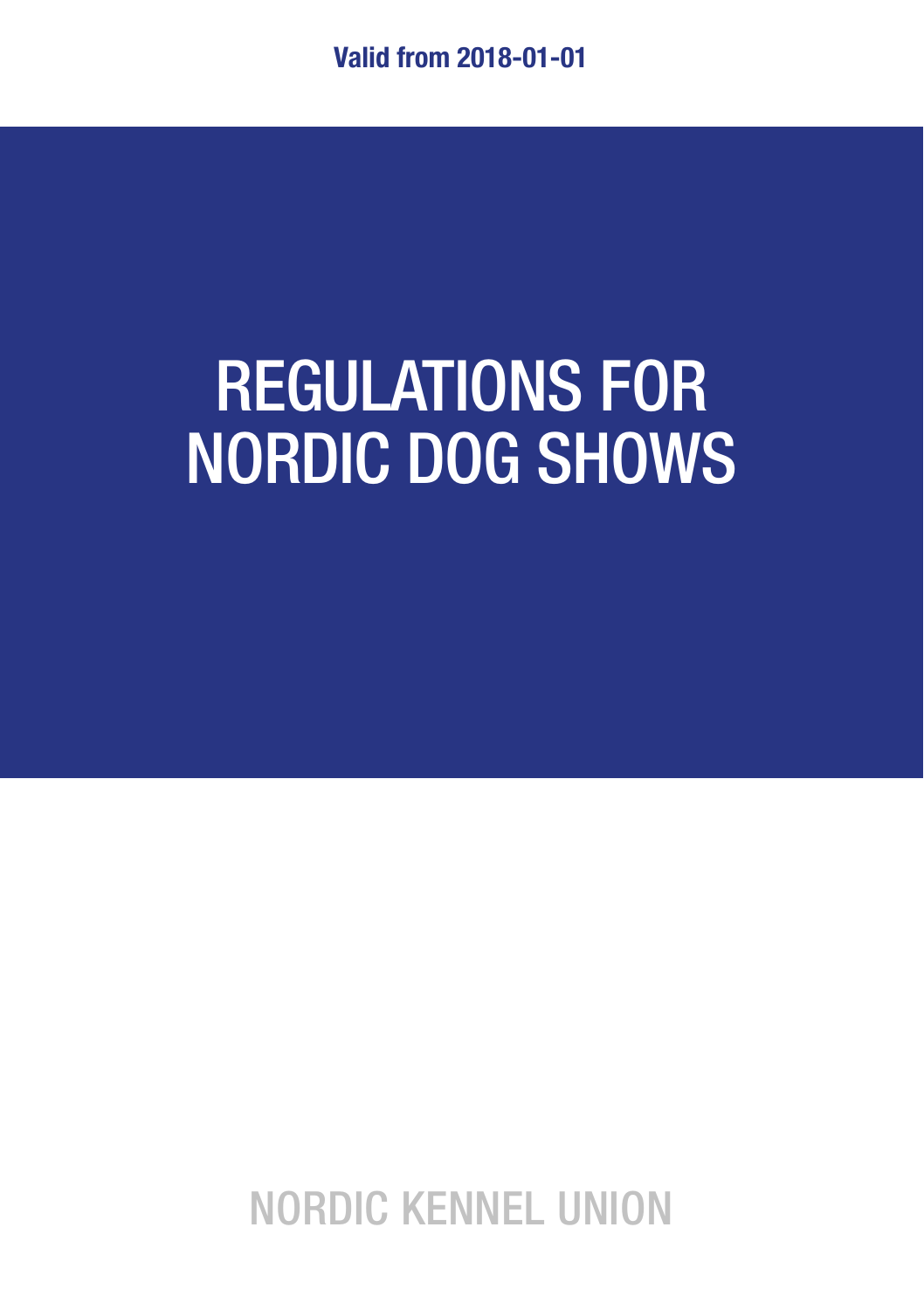## **Contents**

These regulations have been approved by NKU/AU on 12 October 2016. They will be re-evaluated at the end of 2019 and then every five years.

These regulations supplement the national show regulations from the Nordic countries in respect of those dog shows in which a "Nordic Show Certificate", merit for the title "Nordic Show Champion", is awarded.

Each country has the right to charge a fee for each dog entered in the show from the club organizing the Nordic Dog Show in question. The national kennel club decides on the fee. The fee stays with the kennel club in the country in question.

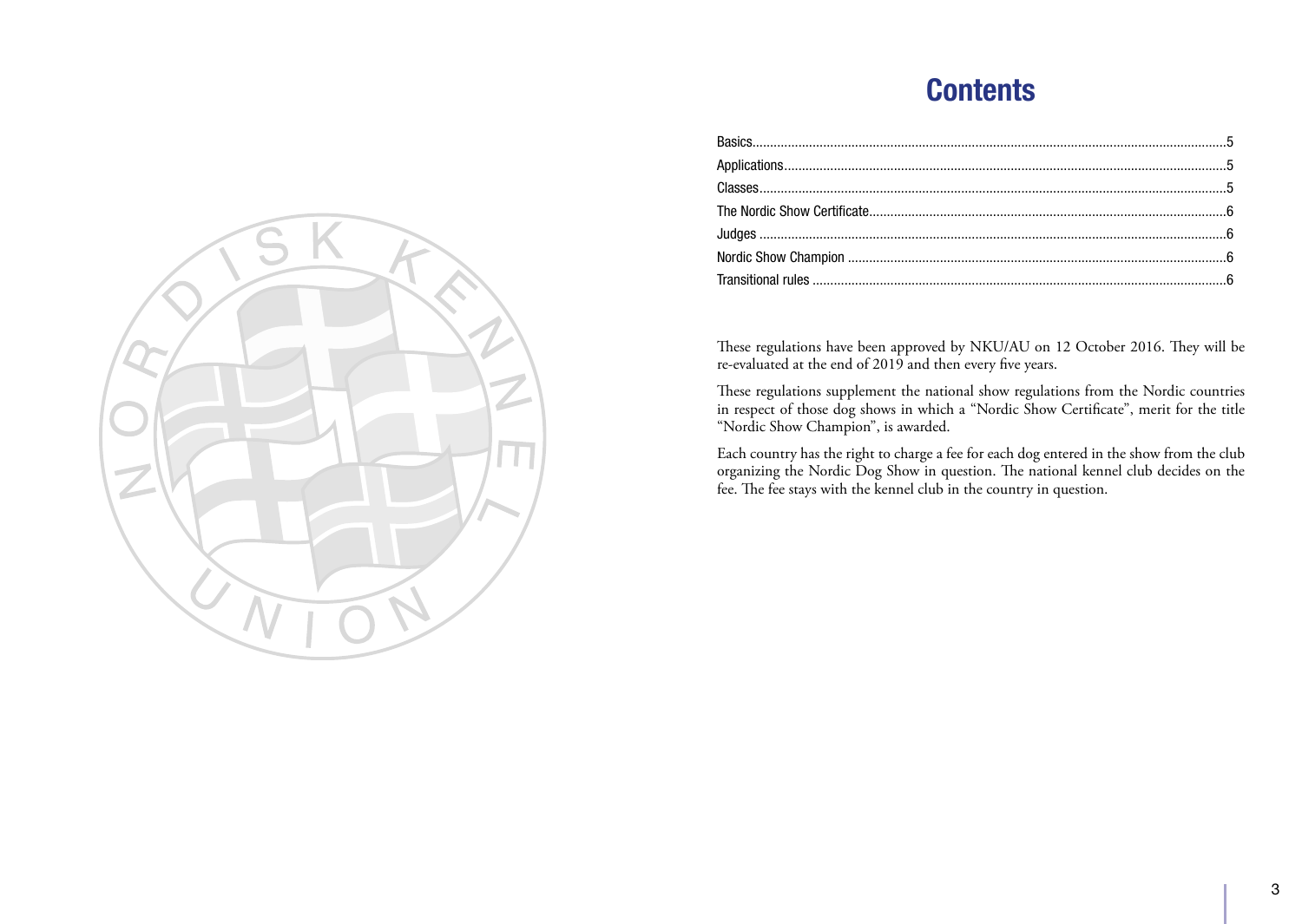### Nordic Dog Show

**Requlations** 

#### **Basics**

The dogs' welfare and health must be of UTMOST PRIORITY at all dog shows according to the national show regulations.

Each Nordic country has the right to orga nize five (5) Nordic Dog Shows but must have at least one every year. In addition, each country has the right to organize one show for every 5 000 registered dogs. The number of registrations the year before applying for the show is taken into account.

The Nordic Dog Show cannot also be an FCI international show.

The Nordic Winner show must be a Nordic Dog Show.

The catalogue of these shows must be clearly marked with the NKU-logo and the fol lowing expression: "Nordic Kennel Union".

#### Applications

An application for the status of a Nordic Dog Show must be submitted to the NKU/AU working group at the latest 31 December three years before the show, by the kennel club in the country in question.

A working group nominated by NKU/AU coordinates the applications so that shows

overlapping one another can be avoided. The date of the shows, the distance between the shows, and division of groups shall particularly be considered.

It is the task of the NKU Secretariat to draw up and publish Nordic Dog Show schedules for the shows, which have been sanctioned by the NKU.

#### Classes

A Nordic Show Certificate can be awarded to dogs who has participated in the following classes as defined in the national kennel club

- 
- show regulations:<br>• Junior Class<br>• Intermediate Class<br>• Working Class<br>• Champion Class<br>• Veteran Class
- 
- 
- 
- 

Classes in which The Nordic Show Certifi cate cannot be awarded: • Minor Puppy Class • Puppy Class

- 
- 

4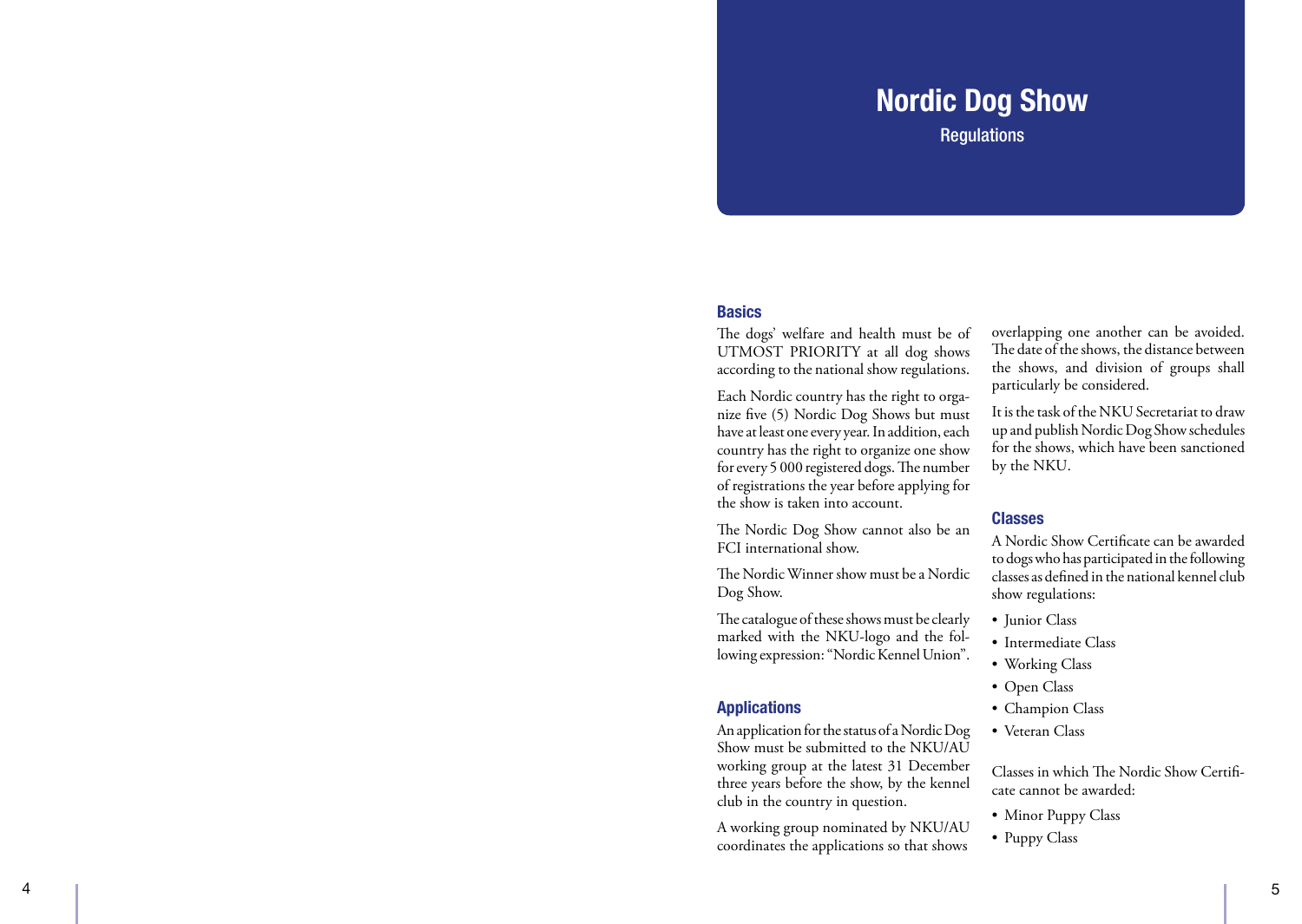#### The Nordic Show Certificate

Only one Nordic Show Certificate can be awarded in each sex, in every breed and breed variety - in accordance with the national kennel club show regulations.

All breeds recognized by the NKU can receive the Nordic Show Certificate.

The Nordic Show Certificate is awarded to the winner of the best dog/bitch class, and the reserve Nordic Show Certificate is awarded to the second best dog and bitch.

The Nordic Show Certificate proposals will be issued by the officiating judges. The final confirmation will be done by the national kennel clubs.

After the show the national kennel club confirms The Nordic Show Certificate. If it turns out that the dog already has the Nordic Show Champion title at the date of the show, or his/her results are cancelled, the Nordic Show Certificate is transferred to the dog that was awarded the reserve Nordic Show Certificate, in other words the second best male/bitch. The Nordic Show Certificate is never transferred further than this.

At the Nordic Dog Show, national certifi cates will also be awarded.

#### Judges

At a Nordic Dog Show, Nordic judges must constitute at least half of the judges panel and come from at least three Nordic countries.

Reimbursements to judges is according to the rules and regulations of the national kennel club where the show is organized.

#### Nordic Show Champion

The new Nordic Show Champion title (NORDICCH) replaces the former Nordic Show Champion title, which required th ree national champion titles from Nordic countries.

To become a Nordic Show Champion:

- The dog must be a national show cham pion in the country where the dog is registered.
- The dog must have obtained three Nordic Show Certificates from three different Nordic countries\*, awarded by three different judges. At least one of the Nordic Show Certificates must be received at the minimum age of 24 months.

*\*Iceland is exempted from the rule of three different Nordic countries due to its quarantine regulations. Instead, all three Nordic Show Certificate, from three different judges, can be awarded in Iceland.*

The application for the title Nordic Show Champion must be submitted to the ken nel club of the country where the dog is registered. If the dog is registered outside the Nordic countries, the application is addres sed to the kennel club in the country where the last certificate was received.

#### Transitional rules during 2018-2019

A shorter deadline for submitting applica tions for Nordic Dog Shows can be applied.

The old and the new regulations for the Nordic Show Champion title will be used in parallel. From 1 January 2020 only the new regulations apply.

### **Notes**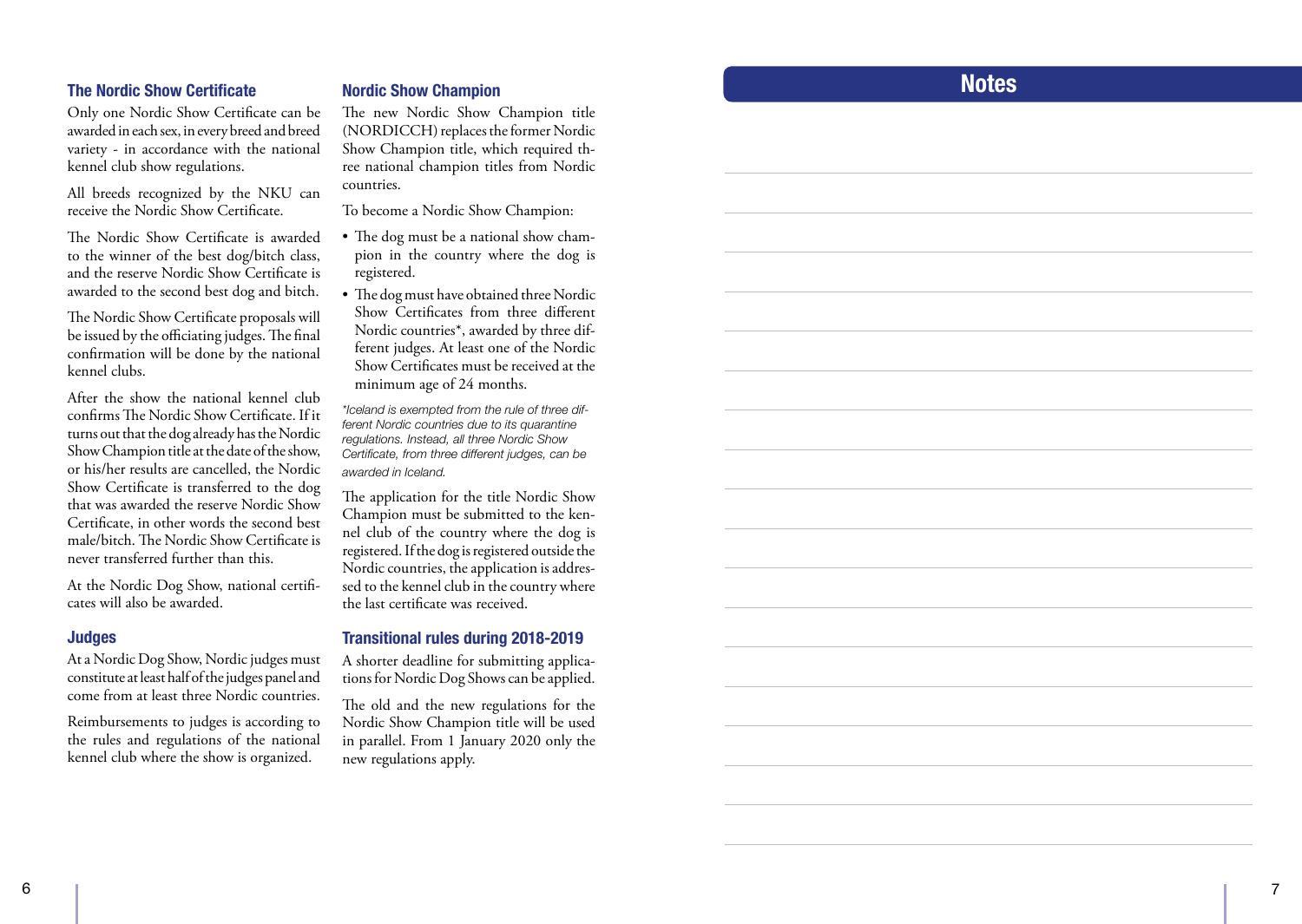### Notes



More information can be found at

www.nordic-kennel-union.com